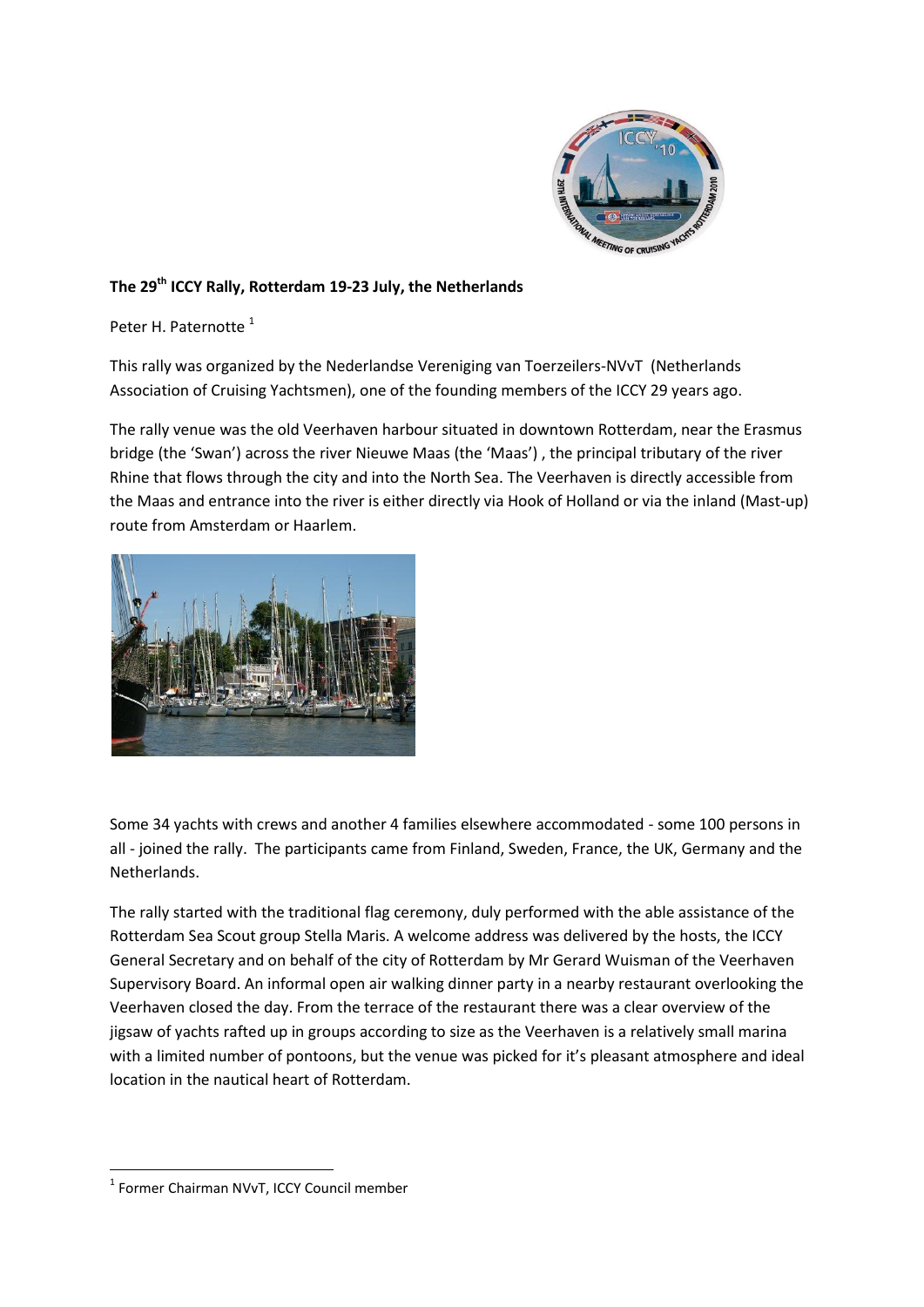The NVvT had assigned a special committee under the chairmanship of NVvT-veteran Jan van Doorn to organize and facilitate the rally and the thorough preparations paid off.



The second day started with a short bus ride to the Rotterdam Town Hall, one of the few city centre buildings that escaped the WW-II May 1940 devastation. The company was received by one of the city's Aldermen and the city's Marketing Director, both addressing the audience and making clear that they were pleased by the fact that Rotterdam was chosen as the venue for the ICCY rally. Prior to an informal lunch a video was shown that provided a more in depth overview of one of the biggest commercial ports of the world while at the same time painting the picture of a transforming city that moves it's shipping industry westwards onto new areas of reclaimed land (Maasvlakte I and II) while rebuilding and transforming the city heart and Maas embankment into a residential and recreational area, attracting young people looking a for pleasant urban living environment.

As we had some time left before the scheduled arrival at our next destination we visited the  $17<sup>th</sup>$ century and still operational 8-windmill cascade at Kinderdijk, one of the best preserved living monuments of civil engineering and water management in the country. The Dutch managed already in the  $15<sup>th</sup>$  century to reclaim land by means of wind power and once reclaimed to keep the ground water level under control since. The Kinderdijk mills are not only a living proof of that but also offer a very pleasant view of the rural countryside that appears to be a natural setting for these beautiful windmills with their characteristic shape.

The next destination was the City of Dordrecht, one of the oldest settlements in the Netherlands that received town rights in the 15<sup>th</sup> century. A multilingual guided city walk through the heart of Dordrecht was arranged in small groups. Dordrecht being a one time crossroads of river traffic and clever tax management by authorities at the time the Netherlands broke free from Spanish rule in the second half of the 16<sup>th</sup> century still shows much of this past alongside the canals that cut through the city heart.

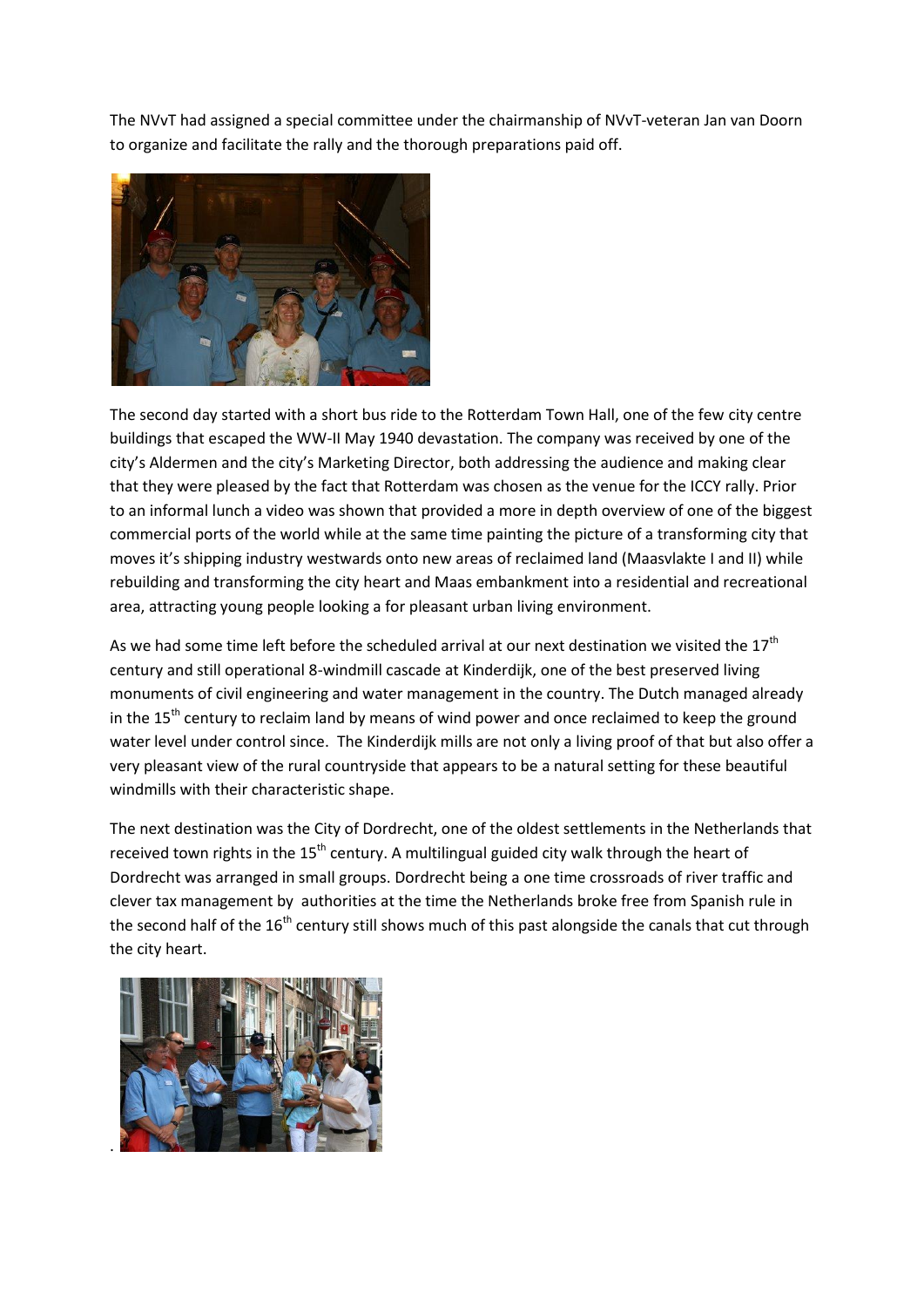At the same time it is also one of the few if not the only city in Holland where the swift late  $16<sup>th</sup>$ century change from the Roman Catholic to the Protestant faith happened without bloodshed, explaining the rich interior of the most of he time more austere Protestant churches. The city tour was concluded in a café with coffee, cake, drinks and some savory treats. The return trip to Rotterdam was made with the fast ferry, a 20 knot water jet catamaran that connects several townships around Rotterdam with a reliable and traffic jam free commuter service. As it happened the Rotterdam ferry terminal was a 5 minute walk from the Veerhaven.

The evening was spent in the Veerhaven with a special Dutch treat and accompanying music. Participants were asked to get together in groups (with couples from different countries) on a number of yachts and were served with herring and old Dutch gin ('korenwijn'). The idea was to foster the habit of eating raw (freshly pickled) herring in the traditional way (herring tail in hand when lowering the fish in your mouth).



At the same time the famous Rotterdam Shanty Choir was performing in full strength on the pontoons, adding to the nautical atmosphere while inducing joining in singing international shanty evergreens. The evening ended for some crews in 'the small hours' as their hosts digged in their wine and snackfood cellars once the herring plates were emptied. Clearly the formula of bringing people from different nationalities together in groups onboard yachts of their hosts is a successful one and in line with the ICCY spirit.

Wednesday was part of the optional program and started with a coach transfer of around 70 persons to the heart of Amsterdam near the Central Railway Station. As the day couldn't start without traditional Coffee & Cake the nearby restaurant Dorrius was visited to this end. Once this business was satisfactorily settled a canal boat was boarded for a special tour through the  $16^{th}$  and  $17^{th}$ century heart of Amsterdam – the canal system – ending near the restaurant 'Haesje Claes' where a pleasant lunch was waiting for the company. The canal trip highlighted the development of Amsterdam from a small fortified township in the  $15^{th}$  century into the immensely wealthy and fast expanding commercial city it became in the late  $16^{th}$  and  $17^{th}$  centuries.

The afternoon was left to the individual participants who were provided with a well documented choice of outings like a walk through the 'Jordaan' an interesting area built in the 18<sup>th</sup> century, several museums etc. The return to Rotterdam was again by coach leaving from the drop-off point.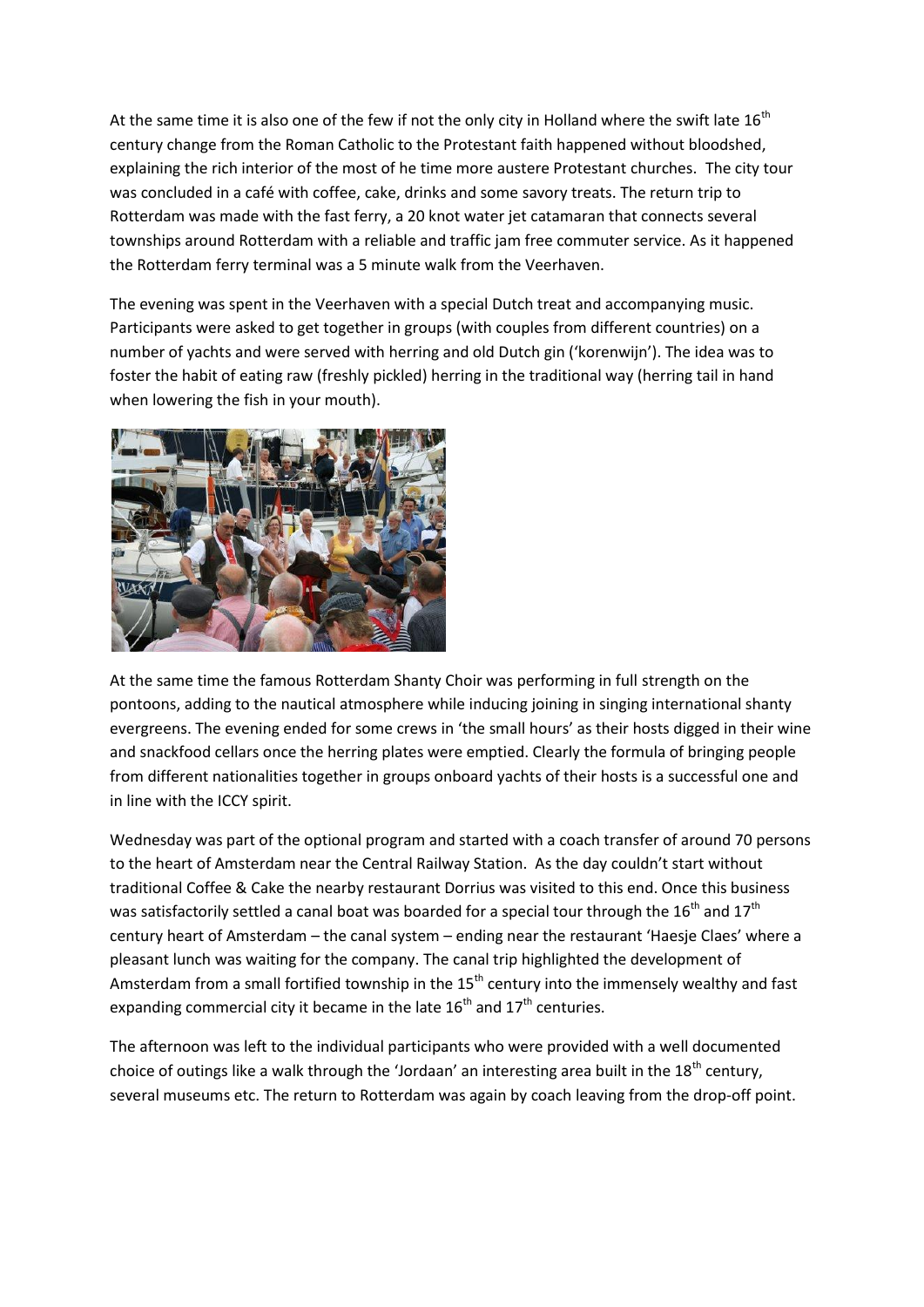

Thursday was a day off but of course an optional program was offered. In particular a number of participants used the opportunity to visit the brand new nearby Port Control centre, where they were welcomed by the professional staff and informed about key port control operations and the related technical infrastructure.

The afternoon was dedicated to the ICCY Council meeting and during this meeting the General Secretaryship passed from Helmut Gudjons to Hannu Laine. Helmut Gudjons of the German Cruising Association (Deutschen Touren Verein) held this post – the only permanent position within ICCY – for 19 years. Hannu Laine is well prepared for this position as he was professionally related in a similar role to the Finnish Boating Association.

Also next year's ICCY rally program (Poland, details forthcoming) was presented by Council Member Prof. Mazurkowieckz .

Thursday evening the official ICCY rally dinner was held in the clubhouse of the Koninklijke Roei & Zeilvereniging de Maas ('Royal Maas'). This clubhouse is conveniently located at the entrance of the Veerhaven and the terrace overlooks the river. The nice weather allowed the company to have their drinks outside and enjoy the river view from this unique location.



The dinner was in true ICCY spirit - next to good food, wine and music - a platform for speeches and presentations by the various country/club representatives. The longest distance trophy was presented to Kees Bos, who sailed singlehanded all the way from Finland.